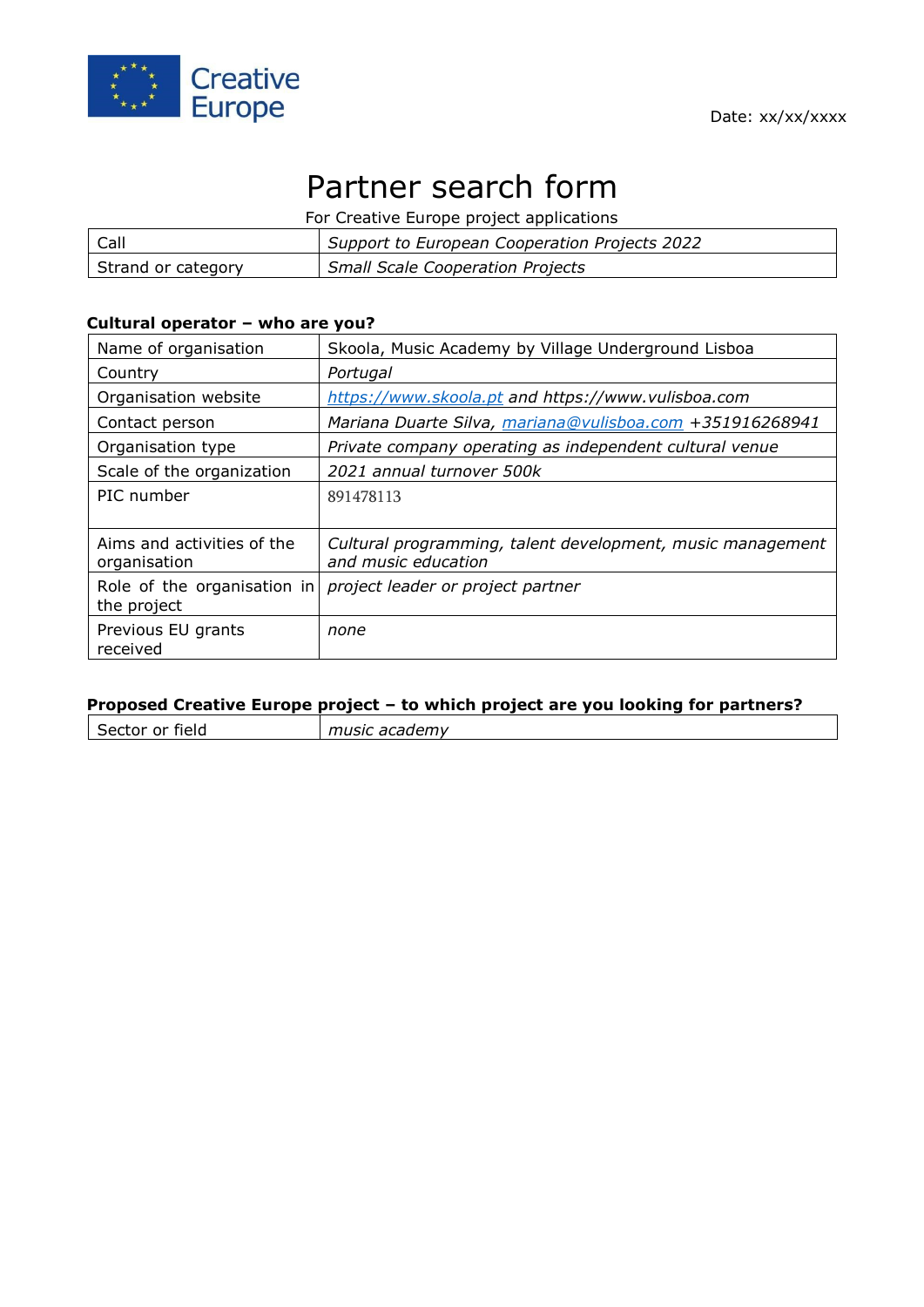| Description or summary of<br>the proposed project | Village Underground Lisboa is an international platform for<br>creativity, art and culture. Opened in Lisbon in 2014.<br>It has an original and sustainable architectural structure built with<br>two old buses and 14 shipping containers converted into<br>multidisciplinary creative spaces where an artistic community<br>resides. It has a venue that works as an independent cultural<br>centre, but also a restaurant and a sound recording studio. It<br>hosts music, theater, cinema and dance events with a focus on<br>street culture. It works as a force to empower and to capacitate<br>the creative community and as so, as created a music academy for<br>young people, in the midst of the pandemic, in April 2020, named<br>Skoola. |
|---------------------------------------------------|-------------------------------------------------------------------------------------------------------------------------------------------------------------------------------------------------------------------------------------------------------------------------------------------------------------------------------------------------------------------------------------------------------------------------------------------------------------------------------------------------------------------------------------------------------------------------------------------------------------------------------------------------------------------------------------------------------------------------------------------------------|
|                                                   | Skoola is a music academy that uses non-formal education to<br>promote social inclusion and development of soft skills for young<br>people. Because we believe that learning music as a group - is also<br>an awakening for creativity and critical thinking, imagining other<br>worlds, approaching people, increasing self-esteem and a sense of<br>belonging. That's why our way of teaching music – the more urban<br>and contemporary side that young people hear $-$ is structured into<br>three axes: music production, creation/<br>composition, and performance, via a curriculum design that unites                                                                                                                                         |

|                                               | the basic principles of musical instruments with new possibilities<br>for making music using technology. This has created a community<br>where everyone contributes to each person's development and<br>where young people feel involved and found a physical place<br>where they belong to.<br>We are now looking for partners to scale up the project within<br>Creative Europe framework. |
|-----------------------------------------------|----------------------------------------------------------------------------------------------------------------------------------------------------------------------------------------------------------------------------------------------------------------------------------------------------------------------------------------------------------------------------------------------|
| Partners currently involved<br>in the project | Instituto Politécnico de Lisboa                                                                                                                                                                                                                                                                                                                                                              |

## **Partners searched – which type of partner are you looking for?**

| From country or region                 | All participating countries (priority to Denmark, France, Spain)              |
|----------------------------------------|-------------------------------------------------------------------------------|
| Preferred field of expertise           | New approaches on music education and cultural activities for<br>young people |
| Please get in contact no<br>later than | Asap                                                                          |

## **Projects searched – are you interested in participating in other EU projects as a partner?**

| Yes /<br>' no                                  | <b>ves</b>                            |
|------------------------------------------------|---------------------------------------|
| Which kind of projects are<br>you looking for? | Talent development, music programming |

#### **Publication of partner search**